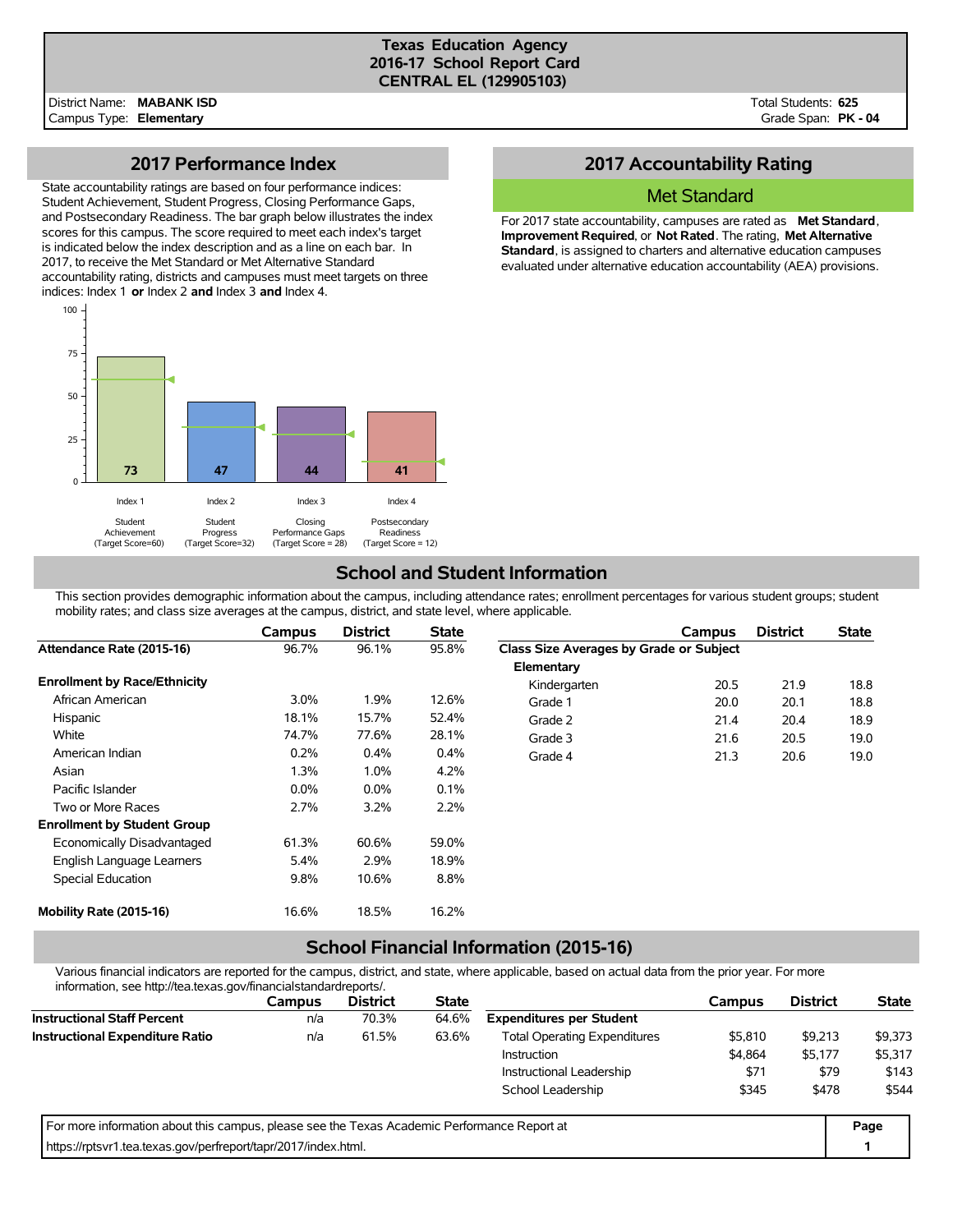| <b>Texas Education Agency</b> | <b>CENTRAL EL (129905103)</b> |  |
|-------------------------------|-------------------------------|--|
| 2016-17 School Report Card    | <b>MABANK ISD</b>             |  |

|                                                                             |      |              |     |                                     |         |        |       |                          |        |                          | Two or      |               |
|-----------------------------------------------------------------------------|------|--------------|-----|-------------------------------------|---------|--------|-------|--------------------------|--------|--------------------------|-------------|---------------|
|                                                                             |      |              |     | All                                 | African |        |       | American                 |        | <b>Pacific</b>           | <b>More</b> | Econ          |
|                                                                             |      | <b>State</b> |     | District Students American Hispanic |         |        | White | Indian                   | Asian  | <b>Islander</b>          | Races       | <b>Disadv</b> |
| STAAR Percent at Approaches Grade Level or Above (Sum of All Grades Tested) |      |              |     |                                     |         |        |       |                          |        |                          |             |               |
| All Subjects                                                                | 2017 | 75%          | 83% | 73%                                 | 64%     | 66%    | 75%   | $\overline{\phantom{a}}$ | 100%   | $\overline{\phantom{a}}$ | 76%         | 64%           |
|                                                                             | 2016 | 75%          | 82% | 80%                                 | 73%     | 74%    | 81%   | $\overline{\phantom{a}}$ | 100%   | $\overline{\phantom{a}}$ | 92%         | 74%           |
| Reading                                                                     | 2017 | 72%          | 80% | 72%                                 | 78%     | 62%    | 73%   | $\overline{\phantom{a}}$ | $\ast$ | $\overline{\phantom{a}}$ | 67%         | 64%           |
|                                                                             | 2016 | 73%          | 79% | 78%                                 | $\ast$  | 67%    | 79%   |                          | $\ast$ | L,                       | 100%        | 71%           |
| Mathematics                                                                 | 2017 | 79%          | 89% | 81%                                 | 67%     | 83%    | 82%   |                          | $\ast$ | $\overline{\phantom{a}}$ | 78%         | 70%           |
|                                                                             | 2016 | 76%          | 86% | 85%                                 | $\ast$  | 81%    | 86%   | $\overline{a}$           | $\ast$ | L,                       | 100%        | 81%           |
| Writing                                                                     | 2017 | 67%          | 74% | 59%                                 | $\ast$  | $\ast$ | 63%   | $\overline{\phantom{a}}$ | $\ast$ | $\overline{a}$           | $\ast$      | 50%           |
|                                                                             | 2016 | 69%          | 76% | 75%                                 | $\ast$  | 75%    | 74%   |                          | $\ast$ |                          | $\ast$      | 68%           |
| STAAR Percent at Meets Grade Level (Sum of All Grades Tested)               |      |              |     |                                     |         |        |       |                          |        |                          |             |               |
| Two or More Subjects                                                        | 2017 | 48%          | 52% | 41%                                 | $\ast$  | 41%    | 42%   |                          | $\ast$ |                          | $\ast$      | 33%           |
|                                                                             | 2016 | 45%          | 48% | 43%                                 | *       | 50%    | 44%   | $\overline{\phantom{a}}$ | *      |                          | $\ast$      | 35%           |
| Reading                                                                     | 2017 | 48%          | 54% | 45%                                 | $\ast$  | 41%    | 46%   |                          | $\ast$ |                          | $\ast$      | 35%           |
|                                                                             | 2016 | 46%          | 50% | 43%                                 | $\ast$  | 54%    | 44%   |                          | $\ast$ |                          | $\ast$      | 39%           |
| <b>Mathematics</b>                                                          | 2017 | 48%          | 57% | 56%                                 | $\ast$  | 52%    | 58%   |                          | $\ast$ |                          | $\ast$      | 44%           |
|                                                                             | 2016 | 43%          | 46% | 59%                                 | *       | 54%    | 60%   |                          | *      |                          | $\ast$      | 46%           |
| Writing                                                                     | 2017 | 38%          | 40% | 34%                                 | $\ast$  | $\ast$ | 33%   | $\overline{\phantom{a}}$ | $\ast$ | L.                       | $\ast$      | 27%           |
|                                                                             | 2016 | 41%          | 47% | 52%                                 | $\ast$  | 63%    | 52%   |                          | $\ast$ |                          | $\ast$      | 40%           |
| STAAR Percent at Masters Grade Level (Sum of All Grades Tested)             |      |              |     |                                     |         |        |       |                          |        |                          |             |               |
| All Subjects                                                                | 2017 | 20%          | 21% | 23%                                 | $\ast$  | 26%    | 24%   |                          | $\ast$ |                          | 24%         | 17%           |
|                                                                             | 2016 | 18%          | 17% | 24%                                 | $\ast$  | 17%    | 26%   | $\overline{a}$           | $\ast$ |                          | $\ast$      | 17%           |
| Reading                                                                     | 2017 | 19%          | 19% | 26%                                 | *       | 24%    | 27%   | $\overline{a}$           | $\ast$ |                          | $\ast$      | 17%           |
|                                                                             | 2016 | 17%          | 17% | 22%                                 | $\ast$  | $\ast$ | 24%   |                          | $\ast$ |                          | $\ast$      | 16%           |
| <b>Mathematics</b>                                                          | 2017 | 23%          | 27% | 28%                                 | $\ast$  | 34%    | 28%   |                          | $\ast$ |                          | $\ast$      | 21%           |
|                                                                             | 2016 | 19%          | 18% | 26%                                 | *       | 22%    | 27%   |                          | *      |                          | $\ast$      | 19%           |
| Writing                                                                     | 2017 | 12%          | 11% | 9%                                  | $\ast$  | $\ast$ | 9%    | $\overline{\phantom{a}}$ | $\ast$ |                          | $\ast$      | 10%           |
|                                                                             | 2016 | 15%          | 17% | 23%                                 | $\ast$  | $\ast$ | 27%   |                          | $\ast$ |                          | $\ast$      | 15%           |
| <b>STAAR Percent Met or Exceeded Progress</b>                               |      |              |     |                                     |         |        |       |                          |        |                          |             |               |
| All Subjects                                                                | 2017 | 61%          | 66% | 66%                                 | $\ast$  | 75%    | 64%   |                          | *      |                          | $\ast$      | 61%           |
|                                                                             | 2016 | 62%          | 65% | 60%                                 | *       | 61%    | 58%   |                          | $\ast$ |                          | $\ast$      | 56%           |
| Reading                                                                     | 2017 | 59%          | 61% | 59%                                 | $\ast$  | $\ast$ | 58%   |                          | $\ast$ |                          | $\ast$      | 56%           |
|                                                                             | 2016 | 60%          | 63% | 57%                                 |         | $\ast$ | 58%   |                          |        |                          |             | $\ast$        |
| <b>Mathematics</b>                                                          | 2017 | 64%          | 71% | 72%                                 |         | 92%    | 69%   |                          |        |                          |             | 67%           |
|                                                                             | 2016 | 63%          | 66% | 62%                                 | $\ast$  | 74%    | 58%   |                          | $\ast$ |                          | $\ast$      | 58%           |

For more information about this campus, please see the Texas Academic Performance Report at **Page Page** https://rptsvr1.tea.texas.gov/perfreport/tapr/2017/index.html. **2**

'?' Indicates that the data for this item were statistically improbable, or were reported outside a reasonable range. '-' Indicates zero observations reported for this group. '\*' Indicates results are masked due to small numbers to protect student confidentiality. Moreover, the context of the strong is not applicable for this group.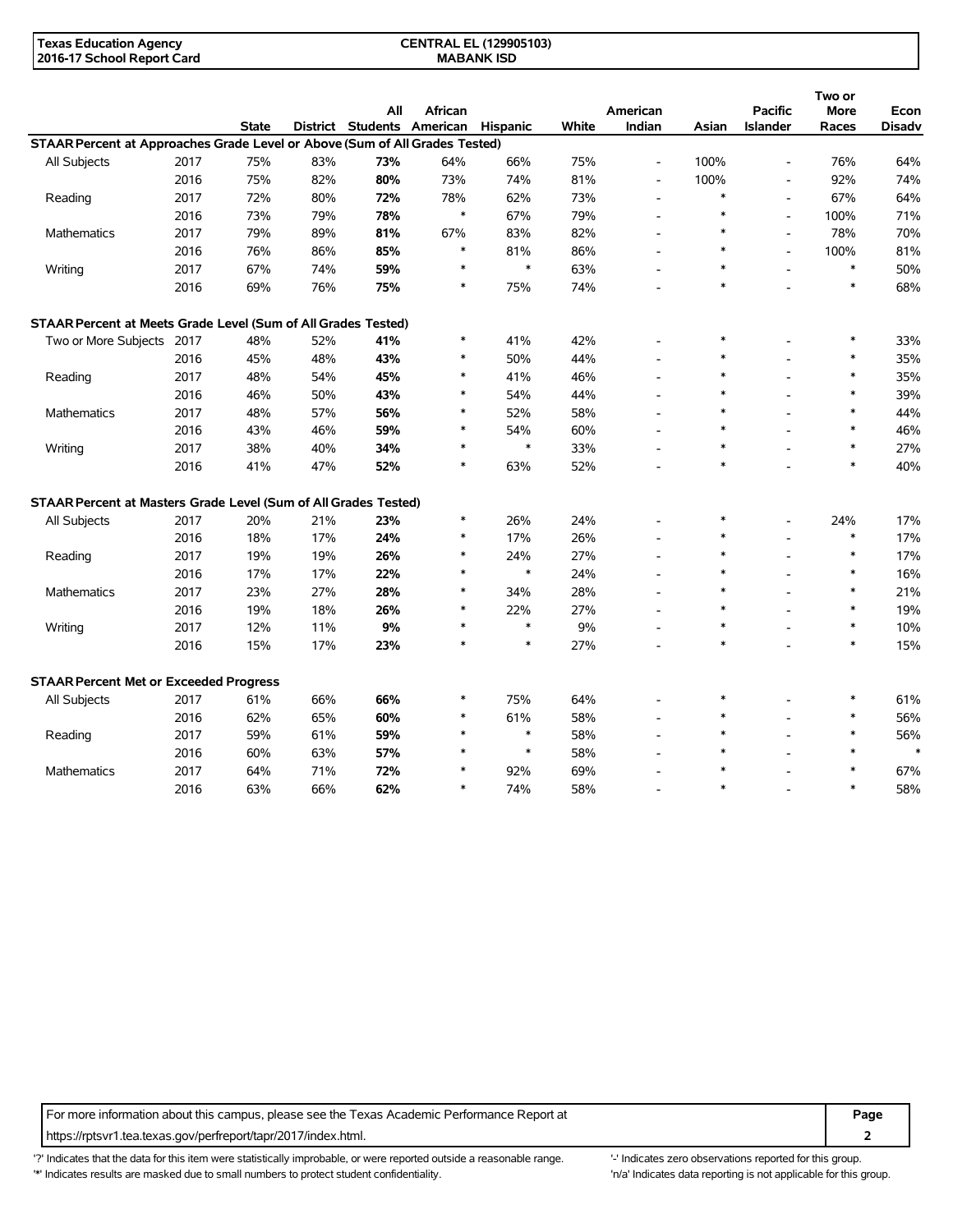| <b>Texas Education Agency</b> | <b>CENTRAL EL (129905103)</b> |  |
|-------------------------------|-------------------------------|--|
| 2016-17 School Report Card    | <b>MABANK ISD</b>             |  |

|                                                                    |      |              |                 |         |          |                 |        |                          |        |                 | Two or                   |               |
|--------------------------------------------------------------------|------|--------------|-----------------|---------|----------|-----------------|--------|--------------------------|--------|-----------------|--------------------------|---------------|
|                                                                    |      |              |                 |         | African  |                 |        | American                 |        | <b>Pacific</b>  | <b>More</b>              | Econ          |
|                                                                    |      | <b>State</b> | <b>District</b> | Campus  | American | <b>Hispanic</b> | White  | Indian                   | Asian  | <b>Islander</b> | Races                    | <b>Disadv</b> |
| <b>STAAR Percent Exceeded Progress</b>                             |      |              |                 |         |          |                 |        |                          |        |                 |                          |               |
| All Subjects                                                       | 2017 | 19%          | 20%             | 28%     | ∗        | 33%             | 28%    | $\overline{\phantom{0}}$ | $\ast$ |                 | $\ast$                   | 24%           |
|                                                                    | 2016 | 17%          | 16%             | 18%     | ∗        | 26%             | 15%    | $\overline{\phantom{0}}$ | $\ast$ | ۰               | *                        | 14%           |
| Reading                                                            | 2017 | 17%          | 18%             | 24%     | $\ast$   | $\ast$          | 22%    | -                        | $\ast$ |                 | $\ast$                   | 25%           |
|                                                                    | 2016 | 16%          | 16%             | 15%     | $\ast$   | $\ast$          | 11%    | $\overline{\phantom{0}}$ | $\ast$ |                 | $\ast$                   | $\ast$        |
| <b>Mathematics</b>                                                 | 2017 | 20%          | 23%             | 32%     | $\ast$   | 42%             | 33%    | $\overline{\phantom{a}}$ | $\ast$ | ۰               | $\ast$                   | 23%           |
|                                                                    | 2016 | 17%          | 16%             | 21%     | ∗        | 32%             | 18%    | $\overline{\phantom{0}}$ | $\ast$ |                 | $\ast$                   | 19%           |
| Progress of Prior-Year Non-Proficient Students (Sum of Grades 4-8) |      |              |                 |         |          |                 |        |                          |        |                 |                          |               |
| Reading                                                            | 2017 | 35%          | 44%             | 31%     |          | $\ast$          | 30%    | $\overline{\phantom{0}}$ |        |                 | $\overline{\phantom{0}}$ | 33%           |
|                                                                    | 2016 | 35%          | 42%             | $\star$ |          | $\ast$          | $\ast$ | -                        |        |                 |                          | ∗             |
| <b>Mathematics</b>                                                 | 2017 | 43%          | 56%             | 35%     |          | $\ast$          | 35%    |                          |        |                 | $\ast$                   | $\ast$        |

For more information about this campus, please see the Texas Academic Performance Report at **Page Page** https://rptsvr1.tea.texas.gov/perfreport/tapr/2017/index.html. **3**

'?' Indicates that the data for this item were statistically improbable, or were reported outside a reasonable range. "Indicates zero observations reported for this group. '\*' Indicates results are masked due to small numbers to protect student confidentiality. 'n/a' Indicates data reporting is not applicable for this group.